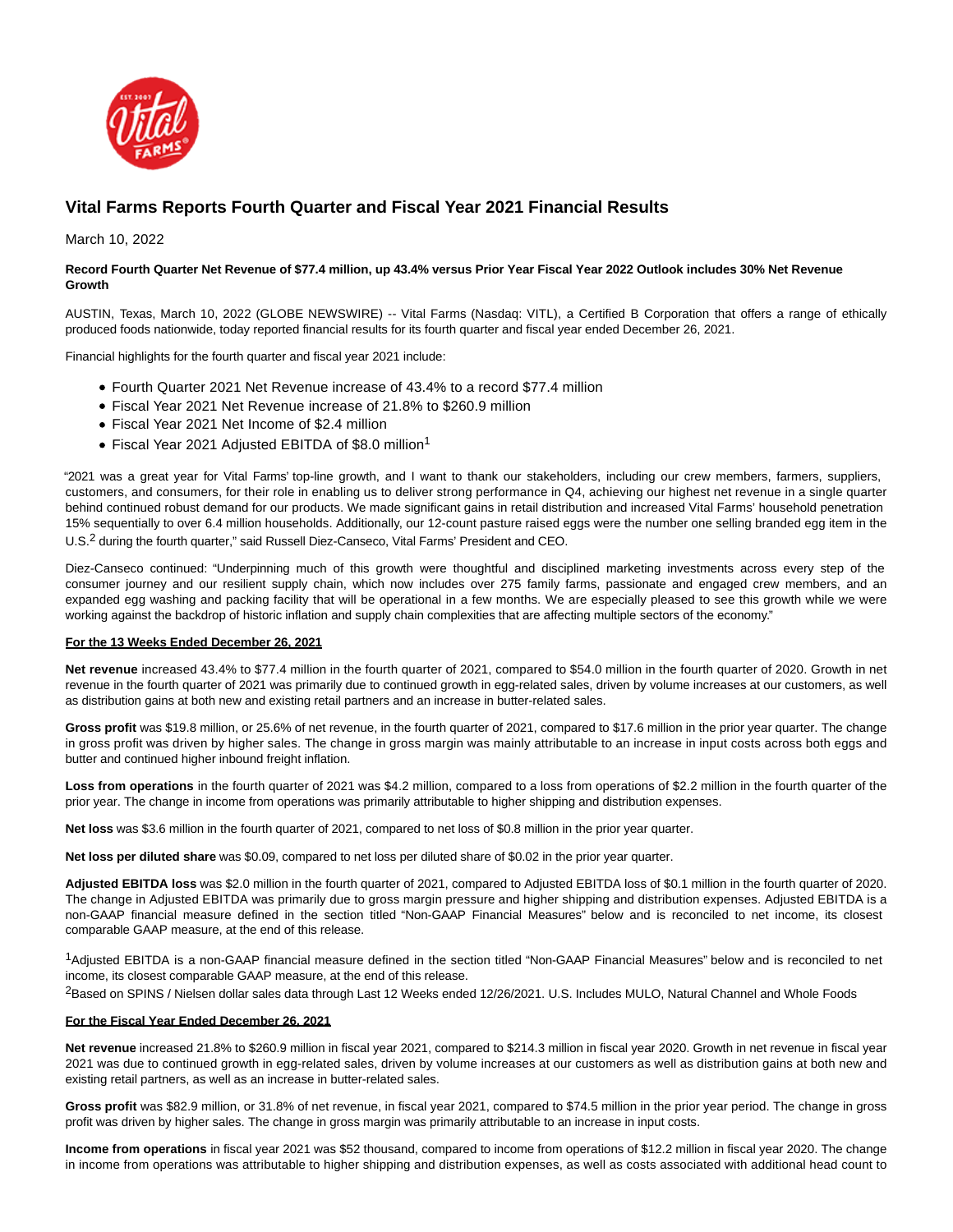support growth across the business.

**Net income** was \$2.4 million in fiscal year 2021, compared to net income of \$8.8 million in the prior year period.

**Net income per diluted share** was \$0.06 in fiscal year 2021, compared to net income per diluted share of \$0.27 in the prior year period.

**Adjusted EBITDA** was \$8.0 million in fiscal year 2021, compared to Adjusted EBITDA of \$16.8 million in fiscal year 2020. The change in Adjusted EBITDA was primarily due to increases in input costs, higher shipping and distribution expenses, and costs due to additional hiring to support growth across the business. Adjusted EBITDA is a non-GAAP financial measure defined in the section titled "Non-GAAP Financial Measures" below and is reconciled to net income, its closest comparable GAAP measure, at the end of this release.

#### **Balance Sheet and Cash Flow Highlights**

**Cash and cash equivalents and investment securities** were \$99.6 million as of December 26, 2021, and we had no outstanding debt. Net cash provided by operating activities was \$16.3 million for the 52 weeks ended December 26, 2021, compared to \$11.7 million for the 52 weeks ended December 27, 2020.

**Capital expenditures** totaled \$16.7 million for the 52 weeks ended December 26, 2021, compared to \$10.3 million in the prior year period. The increase in capital expenditures is related primarily to the expansion of our Egg Central Station facility which will allow us to double capacity once it comes online in 2022, including making technology investments to increase robotic automation capabilities across the facility, eliminating some physically intensive roles to better the lives of our crew members and improve production efficiency.

Bo Meissner, Chief Financial Officer, commented: "We are pleased with our record fourth quarter revenue and strong level of consumer demand. We expect to continue our outsized level of top-line momentum in 2022, while navigating an ever-changing operating environment, which are reflected in our initial guidance for net revenue and Adjusted EBITDA."

#### **Initial Fiscal 2022 Outlook**

- For the full fiscal year 2022, management is providing guidance for net revenue of more than \$340 million, an increase of 30% compared to fiscal year 2021.
- Management is also providing guidance for Adjusted EBITDA of more than \$13 million for the full fiscal year 2022, excluding costs related to our exit of the convenient breakfast product line, an increase of 62% compared to fiscal year 2021.

Vital Farms' guidance continues to assume that there are no additional significant disruptions to the supply chain or its customers or consumers, including any issues from adverse macroeconomic factors. Vital Farms cannot provide a reconciliation between its forecasted Adjusted EBITDA and net revenue metrics without unreasonable effort due to the unavailability of reliable estimates for certain items. These items are not within our control and may vary greatly between periods and could significantly impact future financial results.

#### **Conference Call and Webcast Details**

Vital Farms will host a conference call and webcast at 8:30 a.m. ET today to discuss the results. The live conference call can be accessed by dialing (833) 519-1345 from the U.S. or (914) 800-3907 internationally and using access code 7589241. Alternatively, participants may access the live webcast on the Vital Farms Investor Relations website a[t https://investors.vitalfarms.com u](https://www.globenewswire.com/Tracker?data=KeBc_o3Q7ydW1T27Z5lQL-K8UVyHg1VBmx3Ae9bwmSQ01LwgA7wMIAGuMopBT_N_JTixm1AHlmZv7cGgEm9sZ1zhu6B5ayD7V1OaJNqePCCcc_iEqhWCrNa2bhSqC90j)nder "Events." The webcast will be archived in 30 days.

## **About Vital Farms**

Vital Farms is a Certified B Corporation that offers a range of ethically produced foods nationwide. Started on a single farm in Austin, Texas in 2007, Vital Farms is now a national consumer brand that works with over 275 family farms and is the leading U.S. brand of pasture-raised eggs by retail dollar sales. Vital Farms' ethics are exemplified by its focus on the humane treatment of farm animals and sustainable farming practices. In addition, as a Delaware Public Benefit Corporation, Vital Farms prioritizes the long-term benefits of each of its stakeholders, including farmers and suppliers, customers and consumers, communities and the environment, crew members, and stockholders. Vital Farms' products, including shell eggs, butter, hard-boiled eggs, ghee, and liquid whole eggs, are sold in over 20,900 stores nationwide. For more information, visit [www.vitalfarms.com.](https://www.globenewswire.com/Tracker?data=ezgIykcXYRZDtbjpZPlIzz_763HkByPrAIj5jVqrEIZV2yDJLJZ6zwOelcyUa0mezpTgeTFkwpSCneiXnQK7MutChsCBQCrIF3j3BzDpSx0=)

#### **Forward-Looking Statements**

This press release and the earnings call referencing this press release contain "forward-looking" statements, as that term is defined under the federal securities laws, including but not limited to statements regarding Vital Farms' market opportunity, anticipated growth, and future financial performance, including management's outlook for fiscal year 2022. These forward-looking statements are based on Vital Farms' current assumptions, expectations, and beliefs and are subject to substantial risks, uncertainties, assumptions, and changes in circumstances that may cause Vital Farms' actual results, performance, or achievements to differ materially from those expressed or implied in any forward-looking statement.

The risks and uncertainties referred to above include, but are not limited to: the effects of the ongoing COVID-19 pandemic on Vital Farms' supply chain, the demand for its products, and on overall economic conditions and consumer confidence and spending levels; Vital Farms' expectations regarding its revenue, expenses and other operating results; Vital Farms' ability to acquire new customers, to successfully retain existing customers and to attract and retain its suppliers, distributors, and co-manufacturers; Vital Farms' ability to sustain or increase its profitability; Vital Farms' ability to procure sufficient high-quality eggs, cream and other raw materials; real or perceived quality with Vital Farms' products or other issues that adversely affect Vital Farms' brand and reputation; changes in the tastes and preferences of consumers; the financial condition of, and Vital Farms' relationships with, its suppliers, co-manufacturers, distributors, retailers, and foodservice customers, as well as the health of the foodservice industry generally; the ability of Vital Farms, its suppliers, and its co-manufacturers to comply with food safety, environmental or other laws or regulations; future investments in its business, anticipated capital expenditures and estimates regarding capital requirements; the costs and success of marketing efforts; Vital Farms' ability to effectively manage its growth and to compete effectively with existing competitors and new market entrants; the potential negative impact of Vital Farms' focus on a specific public benefit purpose and producing a positive effect for society on its financial performance; seasonality; and the growth rates of the markets in which Vital Farms competes.

These risks and uncertainties are more fully described in Vital Farms' filings with the Securities and Exchange Commission (SEC), including in the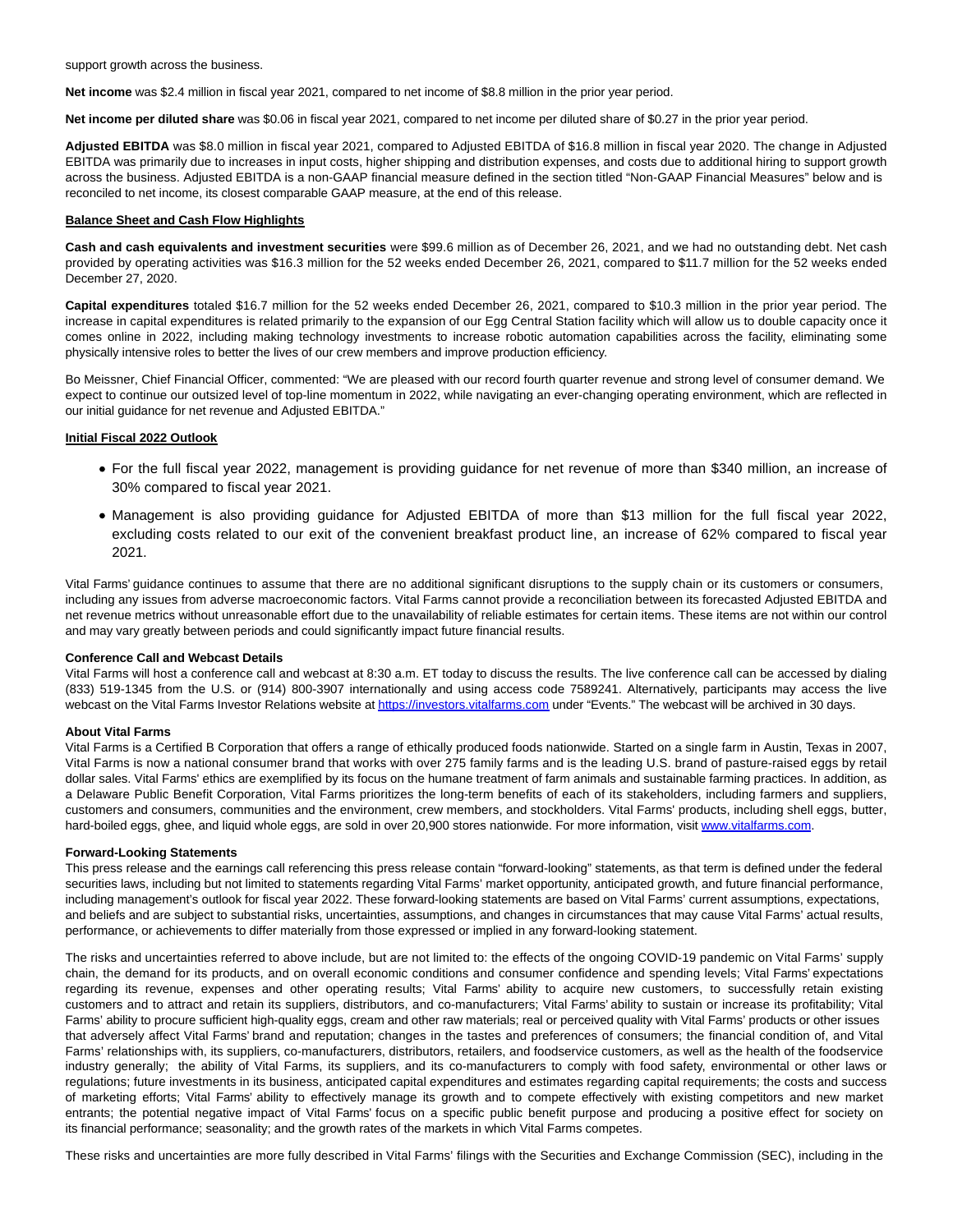section entitled "Risk Factors" in its Quarterly Report on Form 10-Q for the fiscal quarter ended September 26, 2021, and other filings and reports that Vital Farms may file from time to time with the SEC. Moreover, Vital Farms operates in a very competitive and rapidly changing environment. New risks emerge from time to time. It is not possible for management to predict all risks, nor can Vital Farms assess the impact of all factors on its business or the extent to which any factor, or combination of factors, may cause actual results to differ materially from those contained in any forward-looking statements Vital Farms may make. In light of these risks, uncertainties and assumptions, Vital Farms cannot guarantee future results, levels of activity, performance, achievements, or events and circumstances reflected in the forward-looking statements will occur. Forward-looking statements represent management's beliefs and assumptions only as of the date of this press release. Vital Farms disclaims any obligation to update forward-looking statements except as required by law.

#### **Contacts:**

Media: Nisha Devarajan [Nisha.Devarajan@vitalfarms.com](https://www.globenewswire.com/Tracker?data=ZNKfiDzYrgkziiaeG42OcPtjNrDeZnxjtfp8EJIItY94dK1DRlI4r5N9WMzbwMr0YL--A_JFEEEGmPoqVxyLlt72Uton2PLmcU08o7ds1KWnmpJ2E4IxSgUwqlEYEBah)

Investors: Matt Siler [Matt.Siler@vitalfarms.com](https://www.globenewswire.com/Tracker?data=yPdiFBUuZsTnUpflV42p_GuK0zSIsNV7icV_TbaIMNFoXC4KhP7XemZ-8wjWkLQHe6ys5ds28yjyTvCQ_3JFZrqL-3_ROGOlPKxUpibyWu0=)

## **VITAL FARMS, INC. CONDENSED CONSOLIDATED STATEMENTS OF OPERATIONS (Amounts in thousands, except share amounts)**

|                                                                             | 13-Weeks Ended |            |              |            | <b>Fiscal Year Ended</b> |            |              |            |
|-----------------------------------------------------------------------------|----------------|------------|--------------|------------|--------------------------|------------|--------------|------------|
|                                                                             | December 26.   |            | December 27, |            | December 26,             |            | December 27, |            |
|                                                                             | 2021           |            | 2020         |            | 2021                     |            | 2020         |            |
| Net revenue                                                                 | \$             | 77,405     | \$           | 53,993     | \$                       | 260,901    | \$           | 214,280    |
| Cost of goods sold                                                          |                | 57,608     |              | 36,368     |                          | 178,002    |              | 139,752    |
| Gross profit                                                                |                | 19,797     |              | 17,625     |                          | 82,899     |              | 74,528     |
| Operating expenses:                                                         |                |            |              |            |                          |            |              |            |
| Selling, general and administrative                                         |                | 15,815     |              | 15,563     |                          | 57,868     |              | 47,396     |
| Shipping and distribution                                                   |                | 8,224      |              | 4,212      |                          | 24,979     |              | 14,904     |
| Total operating expenses                                                    |                | 24,039     |              | 19,775     |                          | 82,847     |              | 62,300     |
| (Loss) income from operations                                               |                | (4, 242)   |              | (2, 150)   |                          | 52         |              | 12,228     |
| Other income (expense), net:                                                |                |            |              |            |                          |            |              |            |
| Interest expense                                                            |                | (10)       |              | (123)      |                          | (52)       |              | (488)      |
| Other income (expense), net                                                 |                | 55         |              | 96         |                          | 354        |              | (86)       |
| Total other income (expense), net                                           |                | 45         |              | (27)       |                          | 302        |              | (574)      |
| Net (loss) income before income taxes                                       |                | (4, 197)   |              | (2, 177)   |                          | 354        |              | 11,654     |
| (Benefit) provision for income taxes                                        |                | (543)      |              | (1,529)    |                          | (2,028)    |              | 2,770      |
| Net (loss) income                                                           |                | (3,654)    |              | (648)      |                          | 2,382      |              | 8,884      |
| Less: Net (loss) income attributable to noncontrolling interests            |                | (6)        |              | 138        |                          | (47)       |              | 84         |
| Net (loss) income attributable to Vital Farms, Inc. common stockholders     | \$             | (3,648)    | \$           | (786)      | \$                       | 2,429      | S            | 8,800      |
| Net (loss) income per share attributable to Vital Farms, Inc. stockholders: |                |            |              |            |                          |            |              |            |
| Basic:                                                                      | \$             | (0.09)     | S            | (0.02)     | \$                       | 0.06       |              | 0.31       |
| Diluted:                                                                    |                | (0.09)     | \$           | (0.02)     | \$                       | 0.06       | \$           | 0.27       |
| Weighted average common shares outstanding:                                 |                |            |              |            |                          |            |              |            |
| Basic:                                                                      |                | 40,027,278 |              | 39,441,561 |                          | 40,027,278 |              | 28,667,264 |
| Diluted:                                                                    |                | 40,027,278 |              | 39,441,561 |                          | 43,321,733 |              | 32,914,653 |

## **VITAL FARMS, INC. CONDENSED CONSOLIDATED BALANCE SHEETS (Amounts in thousands, except share amounts)**

|                           | December 26,<br>2021 |        | December 27.<br>2020 |
|---------------------------|----------------------|--------|----------------------|
| <b>Assets</b>             |                      |        |                      |
| Current assets:           |                      |        |                      |
| Cash and cash equivalents | \$                   | 30,966 | \$<br>29,544         |
| Investment securities     |                      | 68,621 | 68,357               |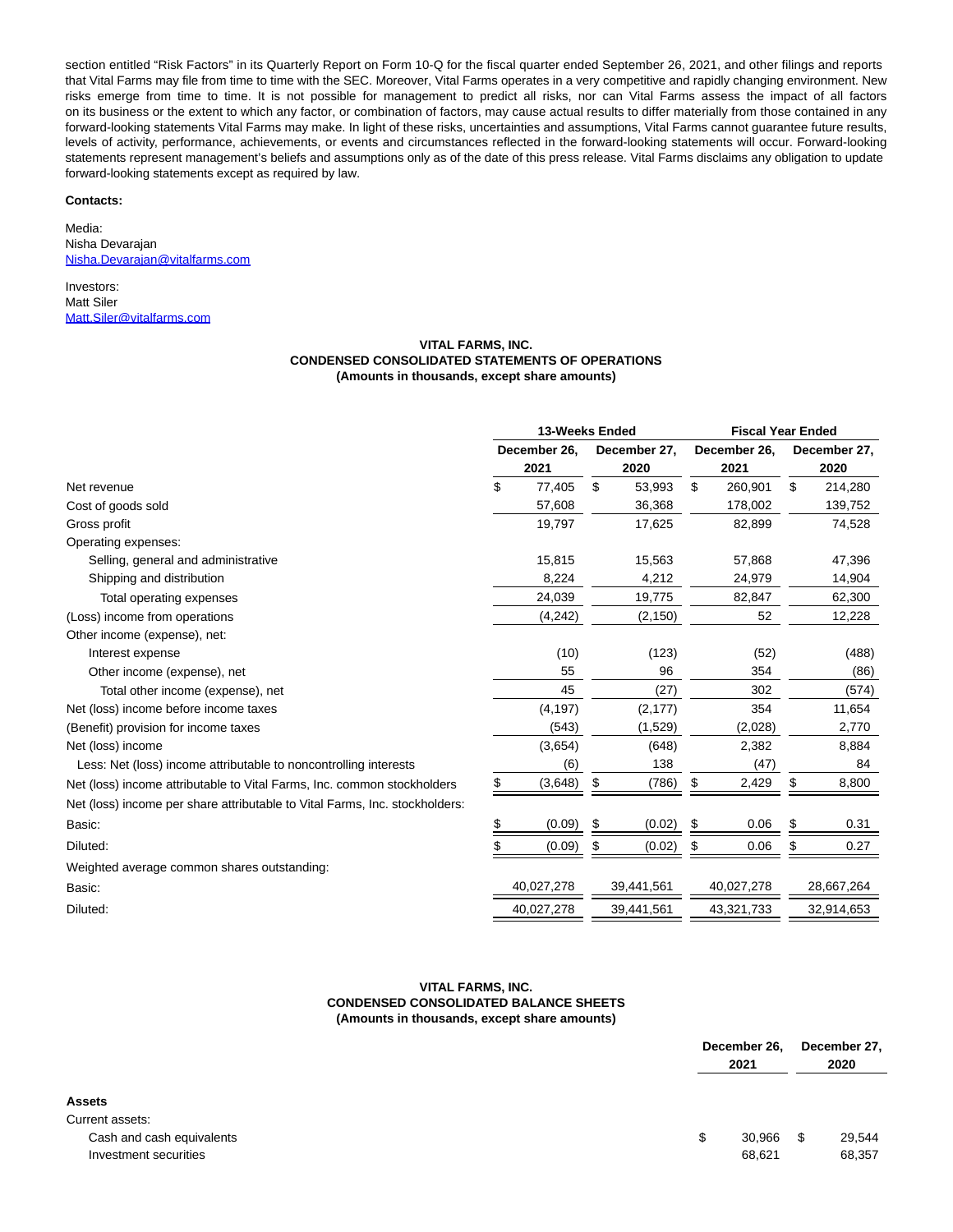| Accounts receivable, net                                                                                                                                                                                                                           | 26,938        | 20,934        |
|----------------------------------------------------------------------------------------------------------------------------------------------------------------------------------------------------------------------------------------------------|---------------|---------------|
| Inventories                                                                                                                                                                                                                                        | 10,945        | 12,902        |
| Income taxes receivable                                                                                                                                                                                                                            | 199           | 1,554         |
| Prepaid expenses and other current assets                                                                                                                                                                                                          | 3,539         | 3,965         |
| Total current assets                                                                                                                                                                                                                               | 141,208       | 137,256       |
| Property, plant and equipment, net                                                                                                                                                                                                                 | 44,608        | 30,118        |
| Goodwill                                                                                                                                                                                                                                           | 3,858         | 3,858         |
| Deferred tax asset, net                                                                                                                                                                                                                            | 79            |               |
| Deposits                                                                                                                                                                                                                                           | 189           | 142           |
| <b>Total assets</b>                                                                                                                                                                                                                                | \$<br>189,942 | \$<br>171,374 |
| Liabilities, Redeemable Noncontrolling Interest and Stockholders' Equity                                                                                                                                                                           |               |               |
| Current liabilities:                                                                                                                                                                                                                               |               |               |
| Accounts payable                                                                                                                                                                                                                                   | \$<br>22,520  | \$<br>15,489  |
| <b>Accrued liabilities</b>                                                                                                                                                                                                                         | 15,124        | 9,845         |
| Lease obligation, current                                                                                                                                                                                                                          | 327           | 471           |
| Contingent consideration, current                                                                                                                                                                                                                  | 19            | 109           |
| <b>Total current liabilities</b>                                                                                                                                                                                                                   | 37,990        | 25,914        |
| Lease obligation, net of current portion                                                                                                                                                                                                           |               | 327           |
| Contingent consideration, non-current                                                                                                                                                                                                              |               | 18            |
| Deferred tax liabilities, net                                                                                                                                                                                                                      |               | 2,537         |
| Other liability, non-current                                                                                                                                                                                                                       | 192           | 192           |
| <b>Total liabilities</b>                                                                                                                                                                                                                           | 38.182        | 28,988        |
| Commitments and contingencies (Note 16)                                                                                                                                                                                                            |               |               |
| Redeemable noncontrolling interest                                                                                                                                                                                                                 | 175           | 175           |
| Stockholders' equity:                                                                                                                                                                                                                              |               |               |
| Common stock, \$0.0001 par value per share, 310,000,000 shares authorized as of December 26, 2021 and<br>December 27, 2020; 40,493,969 and 39,444,040 shares issued and outstanding as of December 26, 2021<br>and December 27, 2020, respectively | 5             | 5             |
| Treasury stock, at cost, zero and 5,494,918 common shares as of December 26, 2021 and December 27,<br>2020, respectively                                                                                                                           |               | (16, 276)     |
| Additional paid-in capital                                                                                                                                                                                                                         | 149,000       | 144,311       |
| Retained earnings                                                                                                                                                                                                                                  | 2,746         | 14,039        |
| Accumulated other comprehensive loss                                                                                                                                                                                                               | (281)         | (31)          |
| Total stockholders' equity attributable to Vital Farms, Inc. stockholders                                                                                                                                                                          | 151,470       | 142,048       |
| Noncontrolling interests                                                                                                                                                                                                                           | 115           | 163           |
| Total stockholders' equity                                                                                                                                                                                                                         | \$<br>151,585 | \$<br>142,211 |
| Total liabilities, redeemable noncontrolling interest, and stockholders' equity                                                                                                                                                                    | \$<br>189,942 | \$<br>171,374 |
|                                                                                                                                                                                                                                                    |               |               |

# **VITAL FARMS, INC. CONDENSED CONSOLIDATED STATEMENT OF CASH FLOWS (Amounts in thousands)**

| December 26,<br>2021<br>2020<br>Cash flows provided by operating activities:<br>\$<br>Net income<br>2,382<br>S<br>8,884<br>Adjustments to reconcile net income to net cash provided by operating activities:<br>Depreciation and amortization<br>3,540<br>2,550<br>Amortization of debt issuance costs<br>68<br>73<br>Bad debt expense (recovery)<br>Inventory provisions<br>224<br>16<br>Change in fair value of contingent consideration<br>(333)<br>44<br>Stock-based compensation expense<br>2,509<br>4,440<br>Loss on write-off of construction in progress<br>173<br>259<br>Deferred taxes<br>(2,536)<br>1,782<br>Non-cash interest income<br>(229)<br>(33)<br>Changes in operating assets and liabilities: |  | <b>Fiscal Year Ended</b> |              |         |
|-------------------------------------------------------------------------------------------------------------------------------------------------------------------------------------------------------------------------------------------------------------------------------------------------------------------------------------------------------------------------------------------------------------------------------------------------------------------------------------------------------------------------------------------------------------------------------------------------------------------------------------------------------------------------------------------------------------------|--|--------------------------|--------------|---------|
|                                                                                                                                                                                                                                                                                                                                                                                                                                                                                                                                                                                                                                                                                                                   |  |                          | December 27, |         |
|                                                                                                                                                                                                                                                                                                                                                                                                                                                                                                                                                                                                                                                                                                                   |  |                          |              |         |
|                                                                                                                                                                                                                                                                                                                                                                                                                                                                                                                                                                                                                                                                                                                   |  |                          |              |         |
|                                                                                                                                                                                                                                                                                                                                                                                                                                                                                                                                                                                                                                                                                                                   |  |                          |              |         |
|                                                                                                                                                                                                                                                                                                                                                                                                                                                                                                                                                                                                                                                                                                                   |  |                          |              |         |
|                                                                                                                                                                                                                                                                                                                                                                                                                                                                                                                                                                                                                                                                                                                   |  |                          |              |         |
|                                                                                                                                                                                                                                                                                                                                                                                                                                                                                                                                                                                                                                                                                                                   |  |                          |              |         |
|                                                                                                                                                                                                                                                                                                                                                                                                                                                                                                                                                                                                                                                                                                                   |  |                          |              | (108)   |
|                                                                                                                                                                                                                                                                                                                                                                                                                                                                                                                                                                                                                                                                                                                   |  |                          |              |         |
|                                                                                                                                                                                                                                                                                                                                                                                                                                                                                                                                                                                                                                                                                                                   |  |                          |              |         |
|                                                                                                                                                                                                                                                                                                                                                                                                                                                                                                                                                                                                                                                                                                                   |  |                          |              |         |
|                                                                                                                                                                                                                                                                                                                                                                                                                                                                                                                                                                                                                                                                                                                   |  |                          |              |         |
|                                                                                                                                                                                                                                                                                                                                                                                                                                                                                                                                                                                                                                                                                                                   |  |                          |              |         |
|                                                                                                                                                                                                                                                                                                                                                                                                                                                                                                                                                                                                                                                                                                                   |  |                          |              |         |
|                                                                                                                                                                                                                                                                                                                                                                                                                                                                                                                                                                                                                                                                                                                   |  |                          |              |         |
| Accounts receivable<br>(6,078)                                                                                                                                                                                                                                                                                                                                                                                                                                                                                                                                                                                                                                                                                    |  |                          |              | (4,718) |
| Inventories<br>29<br>1,733                                                                                                                                                                                                                                                                                                                                                                                                                                                                                                                                                                                                                                                                                        |  |                          |              |         |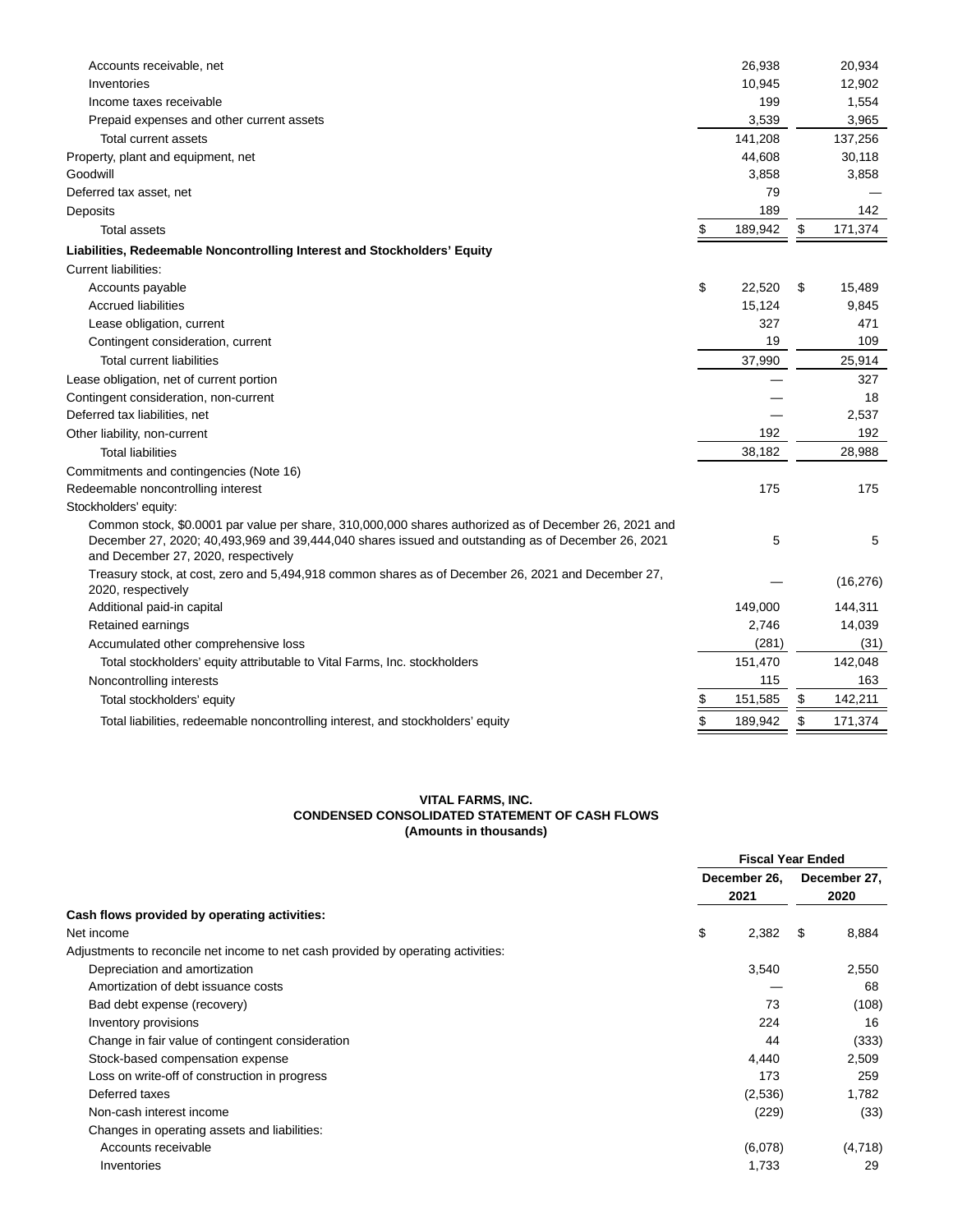| 426<br>Prepaid expenses and other current assets<br>(2, 255)<br>Deposits and other assets<br>(46)<br>11<br>6,796<br>1,807<br>Accounts payable<br>4,029<br>1,173<br>Accrued liabilities and other liabilities<br>\$<br>\$<br>16,325<br>11,702<br>Net cash provided by operating activities<br>Cash flows used in investing activities:<br>Purchases of property, plant and equipment<br>(16, 711)<br>(10, 300)<br>Purchases of available-for-sale debt securities<br>(52,017)<br>(68, 388)<br>Sales, maturities, and call redemptions of available-for-sale debt securities<br>51,645<br>Proceeds from the sale of property, plant and equipment<br>846<br>Repayment of notes receivable provided to related parties<br>\$<br>\$<br>(17,083)<br>(77, 842)<br>Net cash used in investing activities<br>Cash flows provided by (used in) financing activities:<br>Proceeds from issuance of common stock pursuant to the initial public offering, net of issuance costs<br>99,671<br>Proceeds from borrowings under term loan<br>5,000<br>Proceeds from borrowings under equipment loan<br>1,461<br>Proceeds from Paycheck Protection Program Ioan<br>2,593<br>Repayment of revolving line of credit<br>(1, 325)<br>Repayment of equipment loan<br>(2,015)<br>(8, 245)<br>Repayment of term loan<br>(2, 593)<br>Repayment of Paycheck Protection Program Ioan<br>Repurchase of common stock<br>Payment of contingent consideration<br>(152)<br>(192)<br>(471)<br>Principal payments under finance lease obligation<br>(449)<br>2,803<br>221<br>Proceeds from exercise of stock options<br>283<br>Proceeds from exercise of warrant<br>\$<br>2,180<br>\$<br>94,410<br>Net cash provided by financing activities<br>\$<br>1,422<br>\$<br>Net increase in cash and cash equivalents<br>28,270<br>1,274<br>29,544<br>Cash and cash equivalents at beginning of the period<br>\$<br>\$<br>30,966<br>29,544<br>Cash and cash equivalents at end of the period<br>Supplemental disclosure of cash flow information:<br>\$<br>Cash paid for interest<br>43<br>\$<br>414<br>\$<br>\$<br>Cash paid for income taxes<br>102<br>2,214<br>Supplemental disclosure of non-cash investing and financing activities:<br>Purchases of property, plant and equipment included in accounts payable and accrued liabilities<br>\$<br>1,493<br>167<br>\$<br>\$<br>\$<br>Deferred offering costs in accounts payable and accrued liabilities | Income taxes receivable | 1,354 | 61 |
|---------------------------------------------------------------------------------------------------------------------------------------------------------------------------------------------------------------------------------------------------------------------------------------------------------------------------------------------------------------------------------------------------------------------------------------------------------------------------------------------------------------------------------------------------------------------------------------------------------------------------------------------------------------------------------------------------------------------------------------------------------------------------------------------------------------------------------------------------------------------------------------------------------------------------------------------------------------------------------------------------------------------------------------------------------------------------------------------------------------------------------------------------------------------------------------------------------------------------------------------------------------------------------------------------------------------------------------------------------------------------------------------------------------------------------------------------------------------------------------------------------------------------------------------------------------------------------------------------------------------------------------------------------------------------------------------------------------------------------------------------------------------------------------------------------------------------------------------------------------------------------------------------------------------------------------------------------------------------------------------------------------------------------------------------------------------------------------------------------------------------------------------------------------------------------------------------------------------------------------------------------------------------------------------------------------------------------------------------------------------------------------------------------------------|-------------------------|-------|----|
|                                                                                                                                                                                                                                                                                                                                                                                                                                                                                                                                                                                                                                                                                                                                                                                                                                                                                                                                                                                                                                                                                                                                                                                                                                                                                                                                                                                                                                                                                                                                                                                                                                                                                                                                                                                                                                                                                                                                                                                                                                                                                                                                                                                                                                                                                                                                                                                                                     |                         |       |    |
|                                                                                                                                                                                                                                                                                                                                                                                                                                                                                                                                                                                                                                                                                                                                                                                                                                                                                                                                                                                                                                                                                                                                                                                                                                                                                                                                                                                                                                                                                                                                                                                                                                                                                                                                                                                                                                                                                                                                                                                                                                                                                                                                                                                                                                                                                                                                                                                                                     |                         |       |    |
|                                                                                                                                                                                                                                                                                                                                                                                                                                                                                                                                                                                                                                                                                                                                                                                                                                                                                                                                                                                                                                                                                                                                                                                                                                                                                                                                                                                                                                                                                                                                                                                                                                                                                                                                                                                                                                                                                                                                                                                                                                                                                                                                                                                                                                                                                                                                                                                                                     |                         |       |    |
|                                                                                                                                                                                                                                                                                                                                                                                                                                                                                                                                                                                                                                                                                                                                                                                                                                                                                                                                                                                                                                                                                                                                                                                                                                                                                                                                                                                                                                                                                                                                                                                                                                                                                                                                                                                                                                                                                                                                                                                                                                                                                                                                                                                                                                                                                                                                                                                                                     |                         |       |    |
|                                                                                                                                                                                                                                                                                                                                                                                                                                                                                                                                                                                                                                                                                                                                                                                                                                                                                                                                                                                                                                                                                                                                                                                                                                                                                                                                                                                                                                                                                                                                                                                                                                                                                                                                                                                                                                                                                                                                                                                                                                                                                                                                                                                                                                                                                                                                                                                                                     |                         |       |    |
|                                                                                                                                                                                                                                                                                                                                                                                                                                                                                                                                                                                                                                                                                                                                                                                                                                                                                                                                                                                                                                                                                                                                                                                                                                                                                                                                                                                                                                                                                                                                                                                                                                                                                                                                                                                                                                                                                                                                                                                                                                                                                                                                                                                                                                                                                                                                                                                                                     |                         |       |    |
|                                                                                                                                                                                                                                                                                                                                                                                                                                                                                                                                                                                                                                                                                                                                                                                                                                                                                                                                                                                                                                                                                                                                                                                                                                                                                                                                                                                                                                                                                                                                                                                                                                                                                                                                                                                                                                                                                                                                                                                                                                                                                                                                                                                                                                                                                                                                                                                                                     |                         |       |    |
|                                                                                                                                                                                                                                                                                                                                                                                                                                                                                                                                                                                                                                                                                                                                                                                                                                                                                                                                                                                                                                                                                                                                                                                                                                                                                                                                                                                                                                                                                                                                                                                                                                                                                                                                                                                                                                                                                                                                                                                                                                                                                                                                                                                                                                                                                                                                                                                                                     |                         |       |    |
|                                                                                                                                                                                                                                                                                                                                                                                                                                                                                                                                                                                                                                                                                                                                                                                                                                                                                                                                                                                                                                                                                                                                                                                                                                                                                                                                                                                                                                                                                                                                                                                                                                                                                                                                                                                                                                                                                                                                                                                                                                                                                                                                                                                                                                                                                                                                                                                                                     |                         |       |    |
|                                                                                                                                                                                                                                                                                                                                                                                                                                                                                                                                                                                                                                                                                                                                                                                                                                                                                                                                                                                                                                                                                                                                                                                                                                                                                                                                                                                                                                                                                                                                                                                                                                                                                                                                                                                                                                                                                                                                                                                                                                                                                                                                                                                                                                                                                                                                                                                                                     |                         |       |    |
|                                                                                                                                                                                                                                                                                                                                                                                                                                                                                                                                                                                                                                                                                                                                                                                                                                                                                                                                                                                                                                                                                                                                                                                                                                                                                                                                                                                                                                                                                                                                                                                                                                                                                                                                                                                                                                                                                                                                                                                                                                                                                                                                                                                                                                                                                                                                                                                                                     |                         |       |    |
|                                                                                                                                                                                                                                                                                                                                                                                                                                                                                                                                                                                                                                                                                                                                                                                                                                                                                                                                                                                                                                                                                                                                                                                                                                                                                                                                                                                                                                                                                                                                                                                                                                                                                                                                                                                                                                                                                                                                                                                                                                                                                                                                                                                                                                                                                                                                                                                                                     |                         |       |    |
|                                                                                                                                                                                                                                                                                                                                                                                                                                                                                                                                                                                                                                                                                                                                                                                                                                                                                                                                                                                                                                                                                                                                                                                                                                                                                                                                                                                                                                                                                                                                                                                                                                                                                                                                                                                                                                                                                                                                                                                                                                                                                                                                                                                                                                                                                                                                                                                                                     |                         |       |    |
|                                                                                                                                                                                                                                                                                                                                                                                                                                                                                                                                                                                                                                                                                                                                                                                                                                                                                                                                                                                                                                                                                                                                                                                                                                                                                                                                                                                                                                                                                                                                                                                                                                                                                                                                                                                                                                                                                                                                                                                                                                                                                                                                                                                                                                                                                                                                                                                                                     |                         |       |    |
|                                                                                                                                                                                                                                                                                                                                                                                                                                                                                                                                                                                                                                                                                                                                                                                                                                                                                                                                                                                                                                                                                                                                                                                                                                                                                                                                                                                                                                                                                                                                                                                                                                                                                                                                                                                                                                                                                                                                                                                                                                                                                                                                                                                                                                                                                                                                                                                                                     |                         |       |    |
|                                                                                                                                                                                                                                                                                                                                                                                                                                                                                                                                                                                                                                                                                                                                                                                                                                                                                                                                                                                                                                                                                                                                                                                                                                                                                                                                                                                                                                                                                                                                                                                                                                                                                                                                                                                                                                                                                                                                                                                                                                                                                                                                                                                                                                                                                                                                                                                                                     |                         |       |    |
|                                                                                                                                                                                                                                                                                                                                                                                                                                                                                                                                                                                                                                                                                                                                                                                                                                                                                                                                                                                                                                                                                                                                                                                                                                                                                                                                                                                                                                                                                                                                                                                                                                                                                                                                                                                                                                                                                                                                                                                                                                                                                                                                                                                                                                                                                                                                                                                                                     |                         |       |    |
|                                                                                                                                                                                                                                                                                                                                                                                                                                                                                                                                                                                                                                                                                                                                                                                                                                                                                                                                                                                                                                                                                                                                                                                                                                                                                                                                                                                                                                                                                                                                                                                                                                                                                                                                                                                                                                                                                                                                                                                                                                                                                                                                                                                                                                                                                                                                                                                                                     |                         |       |    |
|                                                                                                                                                                                                                                                                                                                                                                                                                                                                                                                                                                                                                                                                                                                                                                                                                                                                                                                                                                                                                                                                                                                                                                                                                                                                                                                                                                                                                                                                                                                                                                                                                                                                                                                                                                                                                                                                                                                                                                                                                                                                                                                                                                                                                                                                                                                                                                                                                     |                         |       |    |
|                                                                                                                                                                                                                                                                                                                                                                                                                                                                                                                                                                                                                                                                                                                                                                                                                                                                                                                                                                                                                                                                                                                                                                                                                                                                                                                                                                                                                                                                                                                                                                                                                                                                                                                                                                                                                                                                                                                                                                                                                                                                                                                                                                                                                                                                                                                                                                                                                     |                         |       |    |
|                                                                                                                                                                                                                                                                                                                                                                                                                                                                                                                                                                                                                                                                                                                                                                                                                                                                                                                                                                                                                                                                                                                                                                                                                                                                                                                                                                                                                                                                                                                                                                                                                                                                                                                                                                                                                                                                                                                                                                                                                                                                                                                                                                                                                                                                                                                                                                                                                     |                         |       |    |
|                                                                                                                                                                                                                                                                                                                                                                                                                                                                                                                                                                                                                                                                                                                                                                                                                                                                                                                                                                                                                                                                                                                                                                                                                                                                                                                                                                                                                                                                                                                                                                                                                                                                                                                                                                                                                                                                                                                                                                                                                                                                                                                                                                                                                                                                                                                                                                                                                     |                         |       |    |
|                                                                                                                                                                                                                                                                                                                                                                                                                                                                                                                                                                                                                                                                                                                                                                                                                                                                                                                                                                                                                                                                                                                                                                                                                                                                                                                                                                                                                                                                                                                                                                                                                                                                                                                                                                                                                                                                                                                                                                                                                                                                                                                                                                                                                                                                                                                                                                                                                     |                         |       |    |
|                                                                                                                                                                                                                                                                                                                                                                                                                                                                                                                                                                                                                                                                                                                                                                                                                                                                                                                                                                                                                                                                                                                                                                                                                                                                                                                                                                                                                                                                                                                                                                                                                                                                                                                                                                                                                                                                                                                                                                                                                                                                                                                                                                                                                                                                                                                                                                                                                     |                         |       |    |
|                                                                                                                                                                                                                                                                                                                                                                                                                                                                                                                                                                                                                                                                                                                                                                                                                                                                                                                                                                                                                                                                                                                                                                                                                                                                                                                                                                                                                                                                                                                                                                                                                                                                                                                                                                                                                                                                                                                                                                                                                                                                                                                                                                                                                                                                                                                                                                                                                     |                         |       |    |
|                                                                                                                                                                                                                                                                                                                                                                                                                                                                                                                                                                                                                                                                                                                                                                                                                                                                                                                                                                                                                                                                                                                                                                                                                                                                                                                                                                                                                                                                                                                                                                                                                                                                                                                                                                                                                                                                                                                                                                                                                                                                                                                                                                                                                                                                                                                                                                                                                     |                         |       |    |
|                                                                                                                                                                                                                                                                                                                                                                                                                                                                                                                                                                                                                                                                                                                                                                                                                                                                                                                                                                                                                                                                                                                                                                                                                                                                                                                                                                                                                                                                                                                                                                                                                                                                                                                                                                                                                                                                                                                                                                                                                                                                                                                                                                                                                                                                                                                                                                                                                     |                         |       |    |
|                                                                                                                                                                                                                                                                                                                                                                                                                                                                                                                                                                                                                                                                                                                                                                                                                                                                                                                                                                                                                                                                                                                                                                                                                                                                                                                                                                                                                                                                                                                                                                                                                                                                                                                                                                                                                                                                                                                                                                                                                                                                                                                                                                                                                                                                                                                                                                                                                     |                         |       |    |
|                                                                                                                                                                                                                                                                                                                                                                                                                                                                                                                                                                                                                                                                                                                                                                                                                                                                                                                                                                                                                                                                                                                                                                                                                                                                                                                                                                                                                                                                                                                                                                                                                                                                                                                                                                                                                                                                                                                                                                                                                                                                                                                                                                                                                                                                                                                                                                                                                     |                         |       |    |
|                                                                                                                                                                                                                                                                                                                                                                                                                                                                                                                                                                                                                                                                                                                                                                                                                                                                                                                                                                                                                                                                                                                                                                                                                                                                                                                                                                                                                                                                                                                                                                                                                                                                                                                                                                                                                                                                                                                                                                                                                                                                                                                                                                                                                                                                                                                                                                                                                     |                         |       |    |
|                                                                                                                                                                                                                                                                                                                                                                                                                                                                                                                                                                                                                                                                                                                                                                                                                                                                                                                                                                                                                                                                                                                                                                                                                                                                                                                                                                                                                                                                                                                                                                                                                                                                                                                                                                                                                                                                                                                                                                                                                                                                                                                                                                                                                                                                                                                                                                                                                     |                         |       |    |
|                                                                                                                                                                                                                                                                                                                                                                                                                                                                                                                                                                                                                                                                                                                                                                                                                                                                                                                                                                                                                                                                                                                                                                                                                                                                                                                                                                                                                                                                                                                                                                                                                                                                                                                                                                                                                                                                                                                                                                                                                                                                                                                                                                                                                                                                                                                                                                                                                     |                         |       |    |
|                                                                                                                                                                                                                                                                                                                                                                                                                                                                                                                                                                                                                                                                                                                                                                                                                                                                                                                                                                                                                                                                                                                                                                                                                                                                                                                                                                                                                                                                                                                                                                                                                                                                                                                                                                                                                                                                                                                                                                                                                                                                                                                                                                                                                                                                                                                                                                                                                     |                         |       |    |
|                                                                                                                                                                                                                                                                                                                                                                                                                                                                                                                                                                                                                                                                                                                                                                                                                                                                                                                                                                                                                                                                                                                                                                                                                                                                                                                                                                                                                                                                                                                                                                                                                                                                                                                                                                                                                                                                                                                                                                                                                                                                                                                                                                                                                                                                                                                                                                                                                     |                         |       |    |
|                                                                                                                                                                                                                                                                                                                                                                                                                                                                                                                                                                                                                                                                                                                                                                                                                                                                                                                                                                                                                                                                                                                                                                                                                                                                                                                                                                                                                                                                                                                                                                                                                                                                                                                                                                                                                                                                                                                                                                                                                                                                                                                                                                                                                                                                                                                                                                                                                     |                         |       |    |
|                                                                                                                                                                                                                                                                                                                                                                                                                                                                                                                                                                                                                                                                                                                                                                                                                                                                                                                                                                                                                                                                                                                                                                                                                                                                                                                                                                                                                                                                                                                                                                                                                                                                                                                                                                                                                                                                                                                                                                                                                                                                                                                                                                                                                                                                                                                                                                                                                     |                         |       |    |

#### **Non-GAAP Financial Measures**

We report our financial results in accordance with GAAP. However, management believes that Adjusted EBITDA, a non-GAAP financial measure, provides investors with additional useful information in evaluating our performance.

Adjusted EBITDA is a financial measure that is not required by or presented in accordance with GAAP. We believe that Adjusted EBITDA, when taken together with our financial results presented in accordance with GAAP, provides meaningful supplemental information regarding our operating performance and facilitates internal comparisons of our historical operating performance on a more consistent basis by excluding certain items that may not be indicative of our business, results of operations or outlook. In particular, we believe that the use of Adjusted EBITDA is helpful to our investors as it is a measure used by management in assessing the health of our business, determining incentive compensation and evaluating our operating performance, as well as for internal planning and forecasting purposes.

We calculate Adjusted EBITDA as net income, adjusted to exclude: (1) depreciation and amortization; (2) provision for income taxes; (3) stock-based compensation expense; (4) interest expense; (5) change in fair value of contingent consideration; (6) interest income; and (7) net litigation settlement gain.

Adjusted EBITDA is presented for supplemental informational purposes only, has limitations as an analytical tool and should not be considered in isolation or as a substitute for financial information presented in accordance with GAAP. Some of the limitations of Adjusted EBITDA include that (1) it does not properly reflect capital commitments to be paid in the future, (2) although depreciation and amortization are non-cash charges, the underlying assets may need to be replaced and Adjusted EBITDA does not reflect these capital expenditures, (3) it does not consider the impact of stock-based compensation expense, (4) it does not reflect other non-operating expenses, including interest expense, (5) it does not consider the impact of any contingent consideration liability valuation adjustments and (6) it does not reflect tax payments that may represent a reduction in cash available to us. In addition, our use of Adjusted EBITDA may not be comparable to similarly titled measures of other companies because they may not calculate Adjusted EBITDA in the same manner, limiting its usefulness as a comparative measure. Because of these limitations, when evaluating our performance, you should consider Adjusted EBITDA alongside other financial measures, including our net income and other results stated in accordance with GAAP.

The following table presents a reconciliation of Adjusted EBITDA to net income (loss), the most directly comparable financial measure stated in accordance with GAAP, for the 13-week and 52-week periods presented: